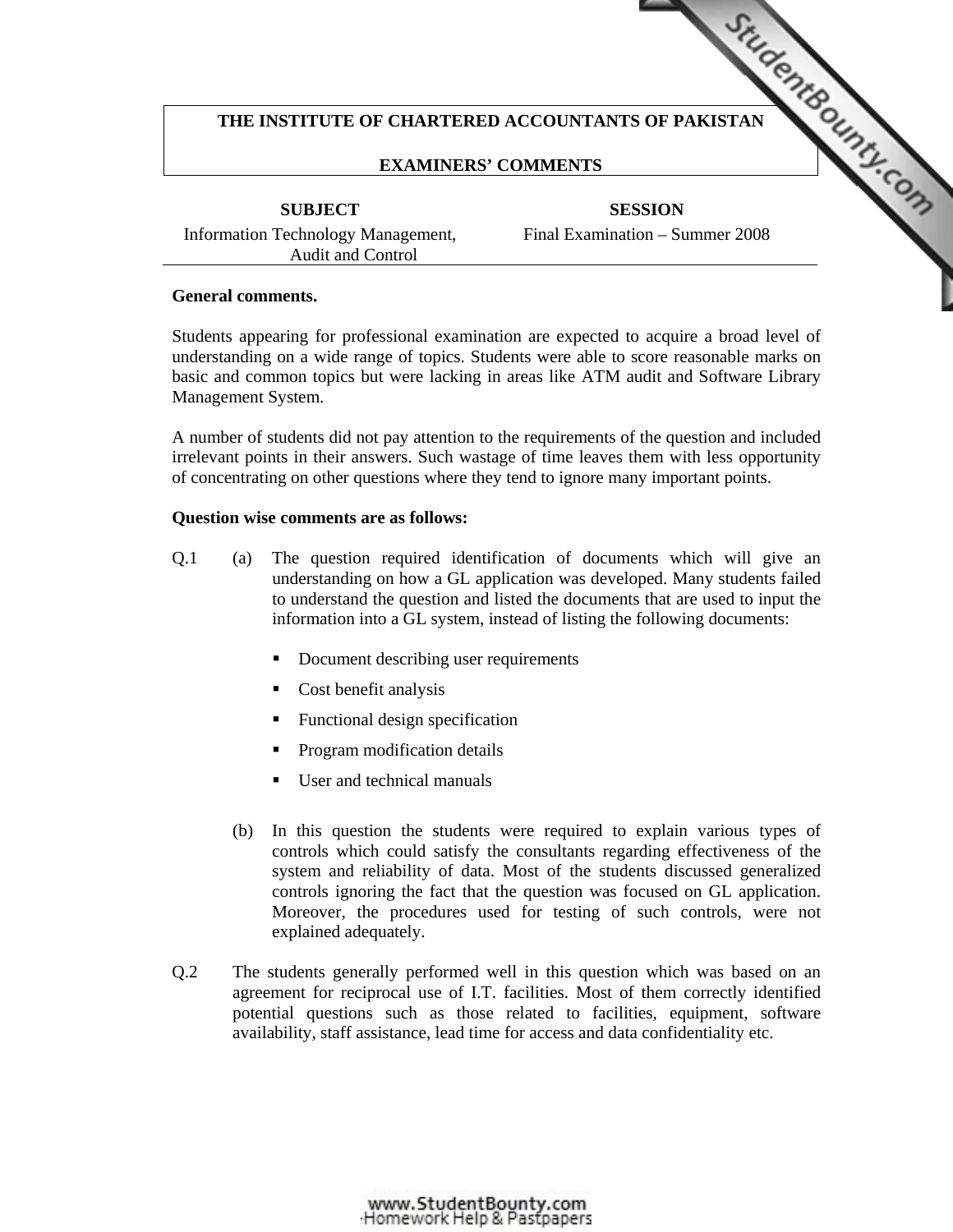- Q.3 (a) This question required students to identify five major tasks which required to be performed during information systems audit of ATM and **N** overall mechanism. This part was not well attempted as most of the students perhaps tried to address the question in the light of their personal experiences as ATM users and focused on issues like cash receipt and ATM transaction receipt etc. Areas such as data confidentiality, exception reporting, daily reconciliation, PIN change management, procedure for retained/stolen cards and physical controls etc. were less frequently covered.
	- (b) The response to this question related to software library management (SLM) system was extremely poor. Very few students knew that capabilities of SLM system include assignment of modification number and version number for each program, access control, encryption, automatic backup, audit trail maintenance and interfacing with operation system etc.
- Q.4 (a) Majority of the students were not confident while discussing the principle of segregation of duties and were unable to clearly identify the following aspects:
	- Segregation of duties means that important responsibilities are distributed.
	- As a result, checks and balances are created whereby the work of one person is checked/reviewed by another.

However, most of them correctly described the consequences where there is a lack of segregation of duties, such as:

- Misappropriation of assets or chances of fraud increases.
- Inaccurate information i.e. errors or irregularities remain undetected.
- Modification of data could go undetected.
- (b) This part of the question was well attempted. It required students to list best practices for preventing and detecting insider frauds committed by IT personnel. Such practices include carrying out periodic risk assessments, documenting insider threat controls, security awareness training, implementing adequate logical access controls, enabling audit trails and tight monitoring of privileged users etc.
- Q.5 The question required identification of information assets, the threats associated with them, possible impact of the threats and the required controls. Most of the students identified the assets and the related threats correctly but were somewhat lacking in describing the impact of the threats and the required controls. The four types of information assets are:
	- Information / data
	- **Hardware**
	- **Software**
	- Personnel

Some students categorized the assets into Critical, Sensitive and similar other classifications which was not appropriate, considering the requirements of the question.

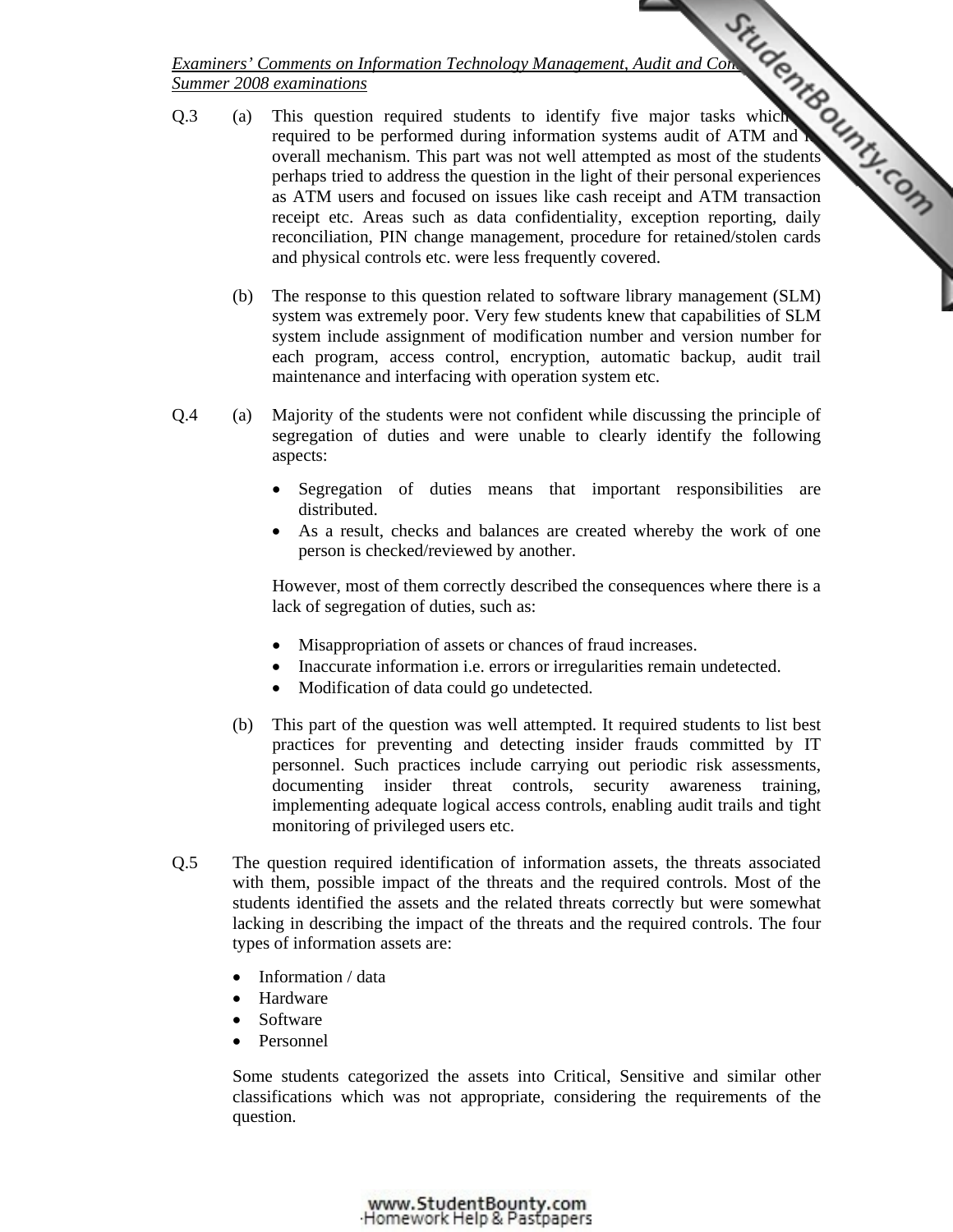> A common mistake found in majority of the answer scripts was that the threats personnel such as health hazards, injuries, resignation and death etc. were not identified.

Q.6 In this question the students were required to explain [how the B2C and B2B](http://www.studentbounty.com/)  models could assist a company in improving its business. However, majority of the students explained how these models facilitate the customers and consequently, failed to focus on the exact requirement of the question. The other common features of the students' performance are discussed below:

## Business to Consumer Model

The answers were mostly limited to benefits which are commonly known, such as, product information, catalog, online payment, 24X7 availability and geographical access.

Very few students were able to cover the following benefits:

- Personalization of website for repeat customers, like welcome screen with name, prior history of purchases made or products reviewed etc.
- Allowing incentive or loyalty points.
- Data mining to identify relationship in purchases.
- Customer purchase history for repeat business.

# Business to Business Model

Most of the students repeated the same points which they had mentioned in case of B2C. The following benefits that can be derived by the company through the use of B2B were rarely mentioned:

- Inventory management becomes more efficient.
- Self generated email can be used to inform suppliers about new stock requirements.
- Suppliers can have access to stock levels and replenish the stock on re-order level.
- Paperless environment and need to re enter the data is significantly reduced.
- Information about stock deliveries and receipts can be sent by EDI, which saves time and cost.
- Q.7 (a) Information in Request for Proposal (RFP) can be divided into two portions i.e. (a) Information given to vendors and (b) Information required from vendors. Many candidates gave very little emphasis to the information which is given to the vendors. Many candidates got confused and discussed the "proposal" instead of discussing the "request for proposal". Still, the overall performance in this question was above average.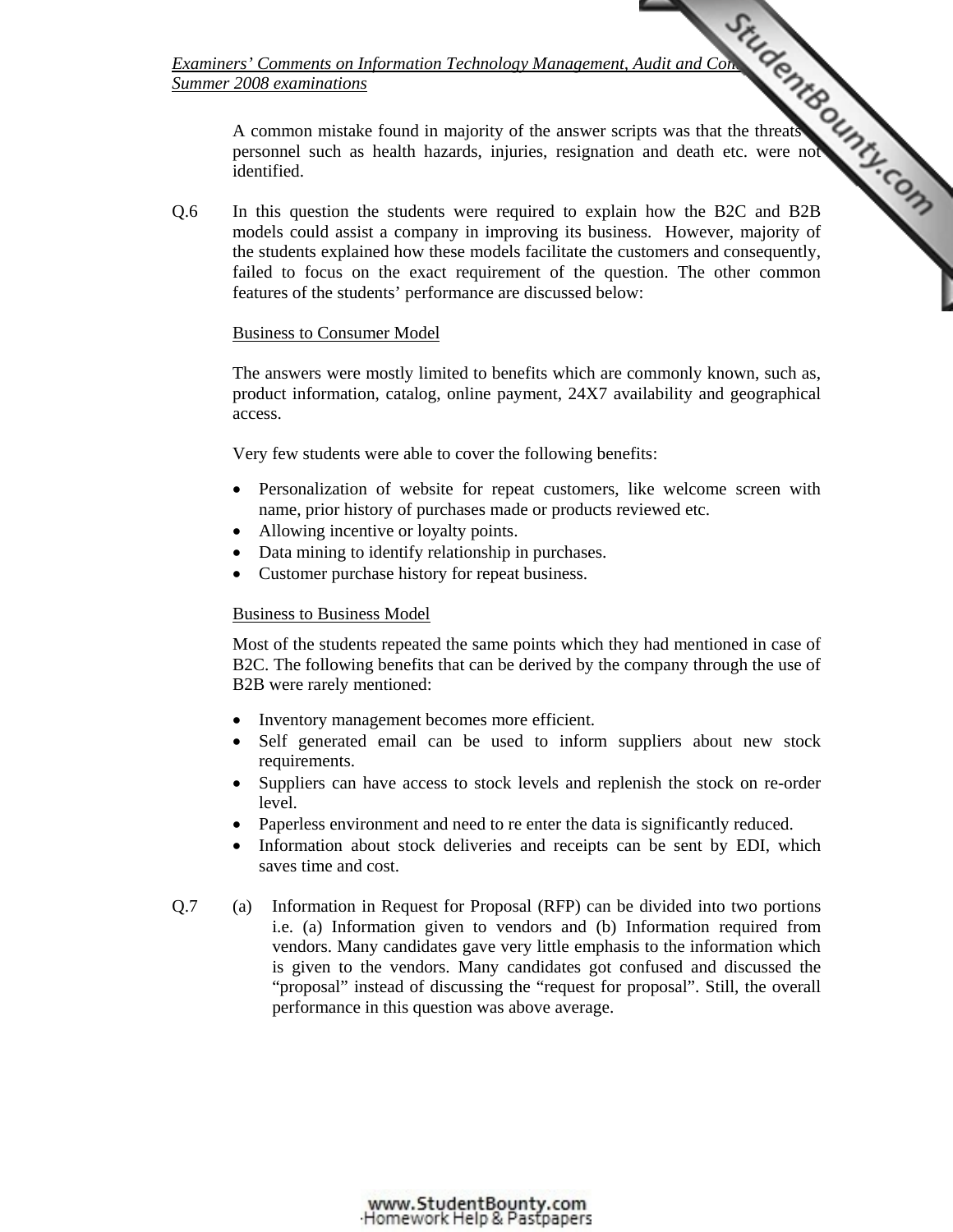- (b) Only handful of students were able to secure good marks in this part. The steps necessary for receiving and recording the proposal in a transparent manner, include the following:
- (i) Advising all vendors about the format for [the proposal, method of](http://www.studentbounty.com/)  submission, last date and place of submission.
	- (ii) Ensuring that all vendors have equal and adequate time to submit the proposal.
	- (iii) Ensuring that all bids are opened at the same time and in the presence of the vendors or their representatives.
	- (c) This was a simple question which could have been solved by simple common sense. However, the performance was quiet poor. Some candidates did not understand the meaning of short listing and described how the final selection is made. Some candidates mentioned the criteria for evaluation of proposals instead of mentioning the steps involved, which include the following:
		- (i) Elimination of proposals of those vendors who do not meet the minimum requirements specified in RFP.
		- (ii) Documentation of the reasons for such elimination and their communication to the vendor.
		- (iii) Evaluation and comparison of relative merits and weaknesses of the remaining proposals.
		- (iv) Short listing the best for further consideration and informing the short listed vendors.
	- (d) This part was done well by most students as they were able to identify the common methods of validating the vendors response such as walkthrough test, demonstration, benchmarking and visiting of vendors' premises etc.
- Q.8 (a) Very few students were aware about the type of tests that are conducted to access the efficiency of the system with reference to the situation described in the question. These include, Load Testing, Stress Testing and Performance Testing etc.
	- (b) The performance in this part of the question was good. Most students were able to describe the various change over techniques, such as:
		- Parallel Changeover
		- Phased Changeover
		- Abrupt/Direct/Plunge Changeover
		- Pilot Changeover
	- (c) The performance in this part was also good. The question was relatively simple and most students were able to specify the steps involved in changeover from one system to the other. These include:
		- Employees training
		- Installation of new hardware, operating system, application system
		- Conversion of files and programs and migration of data
		- Scheduling of operations and test running for go-live or changeover.

www.StudentBounty.com<br>Homework Help & Pastpapers